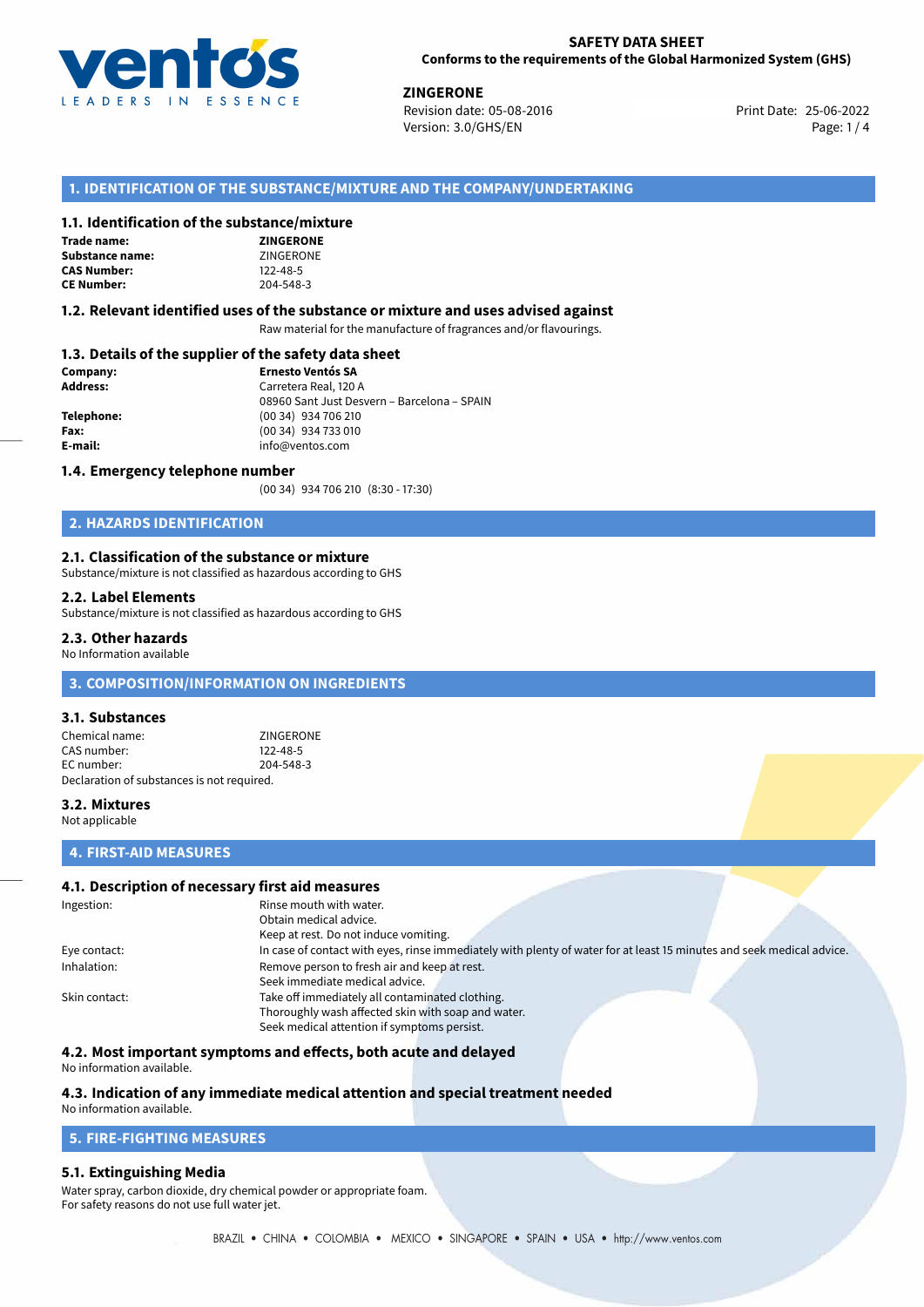

**ZINGERONE**<br>
Revision date: 05-08-2016<br> **Revision date: 05-08-2016** Revision date: 05-08-2016 Version: 3.0/GHS/EN Page: 2 / 4

### **5.2. Special hazards arising from the substance or mixture**

Known or Anticipated Hazardous Products of Combustion: Emits toxic fumes under fire conditions.

#### **5.3. Advice for firefighters**

High temperatures can lead to high pressures inside closed containers. Avoid inhalation of vapors that are created. Use appropriate respiratory protection. Do not allow spillage of fire to be poured into drains or watercourses. Wear self-contained breathing apparatus and protective clothing.

#### **6. ACCIDENTAL RELEASE MEASURES**

#### **6.1. Personal precautions, protective equipment and emergency procedures**

Evacuate surronding areas. Ensure adequate ventilation. Keep unnecessary and unprotected personnel from entering. Do not breathe vapor/spray. Avoid contact with skin and eyes. Information regarding personal protective measures: see section 8.

#### **6.2. Environmental precautions**

To avoid possible contamination of the environment, do not discharge into any drains, surface waters or groundwaters.

#### **6.3. Methods and materials for containment and cleaning up**

Cover with an inert, inorganic, non-combustible absorbent material (e.g. dry-lime, sand, soda ash). Place in covered containers using non-sparking tools and transport outdoors. Avoid open flames or sources of ignition (e.g. pilot lights on gas hot water heater). Ventilate area and wash spill site after material pickup is complete.

#### **6.4. Reference to other sections**

Information regarding exposure controls, personal protection and disposal considerations can be found in sections 8 and 13.

# **7. HANDLING AND STORAGE**

#### **7.1. Precautions for safe handling**

Do not store or handle this material near food or drinking water. Do not smoke. Avoid contact with the eyes, skin and clothing. Wear protective clothing and use glasses. Observe the rules of safety and hygiene at work. Keep in the original container or an alternative made from a compatible material.

#### **7.2. Conditions for safe storage, including any incompatibilities**

Store in tightly closed and preferably full containers in a cool, dry and ventilated area, protected from light. Keep away from sources of ignition (e.g. hot surfaces, sparks, flame and static discharges). Keep away from incompatible materials (see section 10).

#### **7.3. Specific end use(s)**

No information available.

#### **8. EXPOSURE CONTROLS AND PERSONAL PROTECTION**

#### **8.1. Control parameters**

Components with occupational exposure limits: None known.

#### **8.2. Exposure controls**

Measures should be taken to prevent materials from being splashed into the body. Provide adequate ventilation, according to the conditions of use. Use a mechanical exhaust if required.

#### **8.3. Individual protection measures, such as personal protective equipment**

acceptable levels.

| Eye/Face protection:             | Chemical safety goggles are recommended. Wash contaminated goggles before reuse.                                      |  |  |  |
|----------------------------------|-----------------------------------------------------------------------------------------------------------------------|--|--|--|
| Hand Protection:                 | Chemical-resistant gloves are recommended. Wash contaminated gloves before reuse.                                     |  |  |  |
| Body protection:                 | Personal protective equipment for the body should be selected based on the task being performed and the risks         |  |  |  |
|                                  | involved.                                                                                                             |  |  |  |
| <b>Respiratory Protection:</b>   | In case of insufficient ventilation, use suitable respiratory equipment.                                              |  |  |  |
| Environmental exposure controls: | Emissions from ventilation or process equipment should be checked to ensure they comply with environmental            |  |  |  |
|                                  | protection legislation.                                                                                               |  |  |  |
|                                  | In some cases, filters or engineering modifications to the process equipment will be necessary to reduce emissions to |  |  |  |

# **9. PHYSICAL AND CHEMICAL PROPERTIES**

# **9.1. Information on basic physical and chemical properties**

Appearance: Solid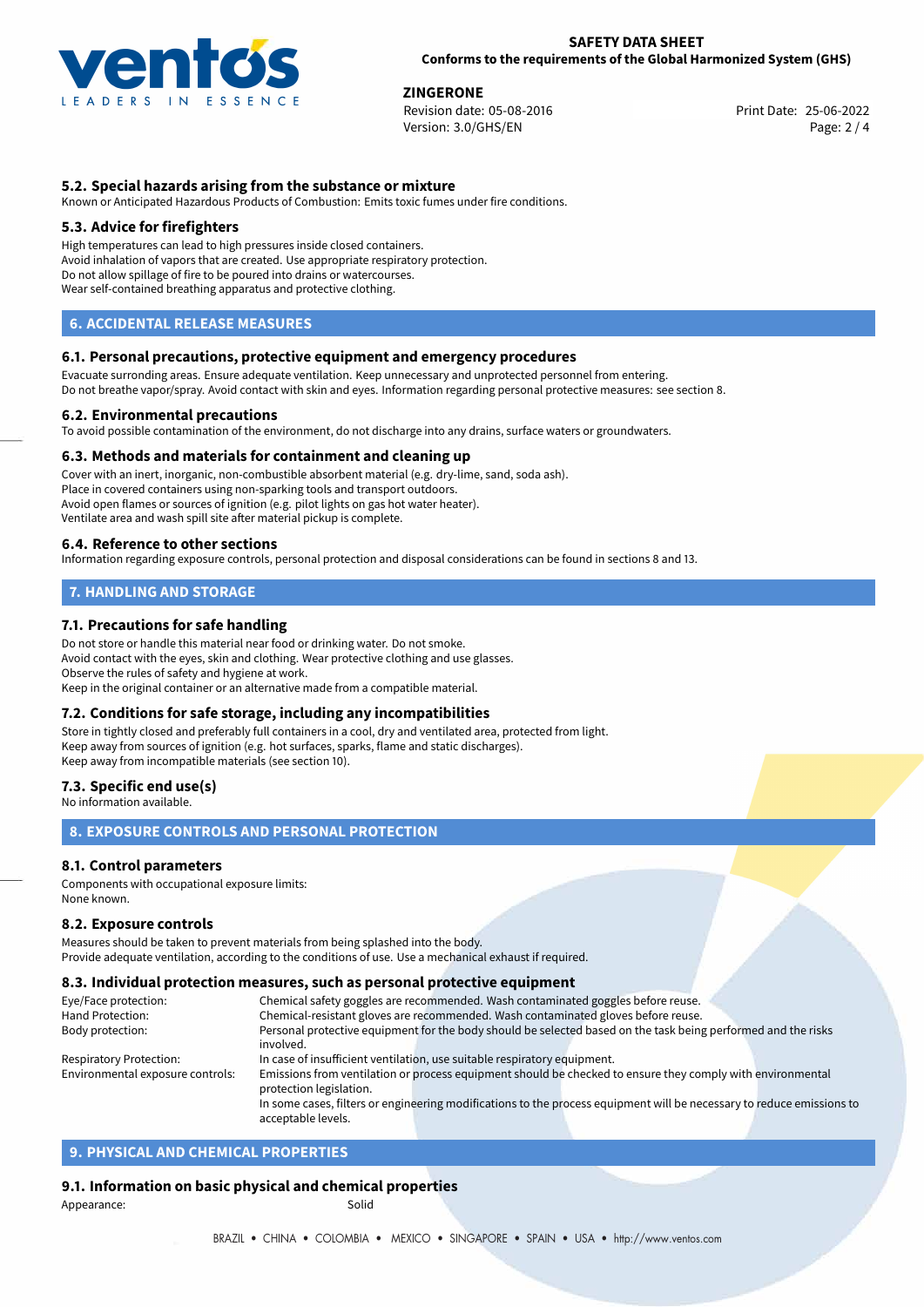

25-06-2022 **ZINGERONE** Revision date: 05-08-2016 Print Date: Version: 3.0/GHS/EN Page: 3 / 4

| Colour:                                | Confc           |
|----------------------------------------|-----------------|
| Odour:                                 | Confo           |
| Odour theshold:                        | Not d           |
| pH:                                    | Not d           |
| Melting point/freezing point:          | > 38            |
| Boling point/boiling range:            | 200             |
| Flash point:                           | $110^{\circ}$ C |
| Evaporation rate:                      | Not d           |
| Flammability:                          | Not d           |
| Lower flammability/Explosive limit:    | Not d           |
| Upper flammability/Explosive limit:    | Not d           |
| Vapour pressure:                       | Not d           |
| Vapour Density:                        | Not d           |
| Density:                               | Not d           |
| Relative density:                      | Not d           |
| Water solubility:                      | <b>INSOL</b>    |
| Solubility in other solvents:          | Not d           |
| Partition coefficient n-octanol/water: | Not d           |
| Auto-ignition temperature:             | Not d           |
| Decomposition temperature:             | Not d           |
| Viscosity, dynamic:                    | Not d           |
| Viscosity, kinematic:                  | Not d           |
| Explosive properties:                  | Not d           |
| Oxidising properties:                  | Not d           |

Conforms to standard Conforms to standard Not determined Not determined Not determined Flammability: Not determined Not determined Not determined Not determined Not determined Not determined Relative density: Not determined **INSOLUBLE IN WATER** Not determined Not determined Not determined Not determined Not determined Not determined Not determined Not determined

# **10. STABILITY AND REACTIVITY**

#### **10.1. Reactivity**

No hazardous reactions if stored and handled as prescribed/indicated.

#### **10.2. Chemical stability**

The product is stable if stored and handled as prescribed/indicated.

## **10.3. Possibility of hazardous reactions**

No hazardous reactions if stored and handled as prescribed/indicated.

#### **10.4. Conditions to Avoid**

Conditions to Avoid: Excessive heat, flame or other ignition sources.

#### **10.5. Incompatible materials**

Avoid contact with strong acids and bases and oxidizing agents.

### **10.6. Hazardous decomposition products**

During combustion may form carbon monoxide and unidentified organic compounds.

# **11. TOXICOLOGICAL INFORMATION**

| <b>Acute toxicity</b>             | Based on the data available, the criteria for classification are not met. |
|-----------------------------------|---------------------------------------------------------------------------|
| <b>Skin corrosion/irritation</b>  | Based on the data available, the criteria for classification are not met. |
| Serious eye damage/irritation     | Based on the data available, the criteria for classification are not met. |
| Respiratory or skin sensitisation | Based on the data available, the criteria for classification are not met. |
| <b>Germ cell mutagenicity</b>     | Based on the data available, the criteria for classification are not met. |
| Carcinogenicity                   | Based on the data available, the criteria for classification are not met. |
| <b>Reproductive toxicity</b>      | Based on the data available, the criteria for classification are not met. |
| <b>STOT-single exposure</b>       | Based on the data available, the criteria for classification are not met. |
| <b>STOT-repeated exposure</b>     | Based on the data available, the criteria for classification are not met. |
| <b>Aspiration hazard</b>          | Based on the data available, the criteria for classification are not met. |
|                                   |                                                                           |